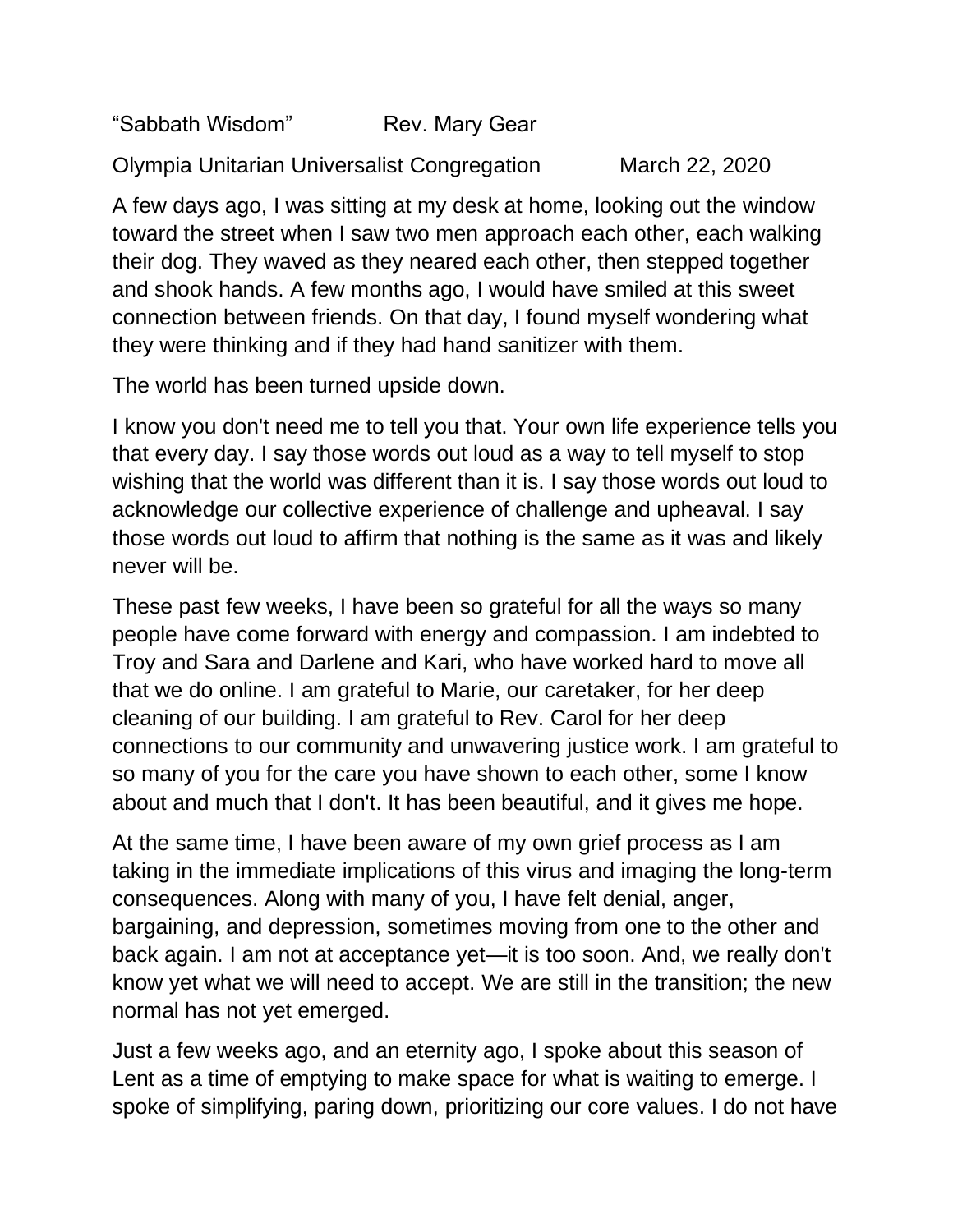a crystal ball (much as I might like one) and could not have imagined then that we would be here now. And, here we are—simplifying our lives, paring down our calendars, and prioritizing what is most important: our health, our families, our communities.

In this time, we are reminded that there is much that we do not control. A microscopic virus has the ability to upend the world. What we can control is how we respond. In this time when we cannot deny that we are connected in ways that are both terrifying and beautiful, we have needed to decide about being around others, touching others, sharing food—basic things that we take for granted. Surely it has become clear that we hold each other's lives in our hands. Sometimes quite literally. This time is an invitation to discern what we can control and how we can do so with integrity.

So, what if we were to experience this as a time of sabbath, the most sacred of times? The roots of the word "sabbath" come from Middle English *sabat*, Latin *sabbatum*, Greek *sabbaton*, and Hebrew *shabbāth*, all of which mean, literally, rest. These are the same roots for the word "sabbatical," the practice of taking a break from usual activities for new experiences and creativity.

Some of us have taken a sabbath, clearing our calendars of commitments, opening up to a time of rest. Some of us have stepped outside of our usual activities, taking on new and different activities, or doing them in a different way. Some of us are continuing to work, some from home, and I am hard pressed to imagine any work that has not been affected in some way. Some of us are looking at days and weeks of rest, perhaps welcome and perhaps not. Some of us are struggling to rest at all, perhaps wrestling with worry or the demands of a position that impacts people's lives.

Regardless of what we are doing in this time, I wonder what would happen if we tended to our being. If we were to remain open to this time as sacred and holy, even if it was just for a moment, maybe just for this moment.

For this is the core of most religious traditions—be in this moment. That is the Jewish practice of sabbath: set aside time each week to worship and share food. Those who practice Shabbat step outside of their usual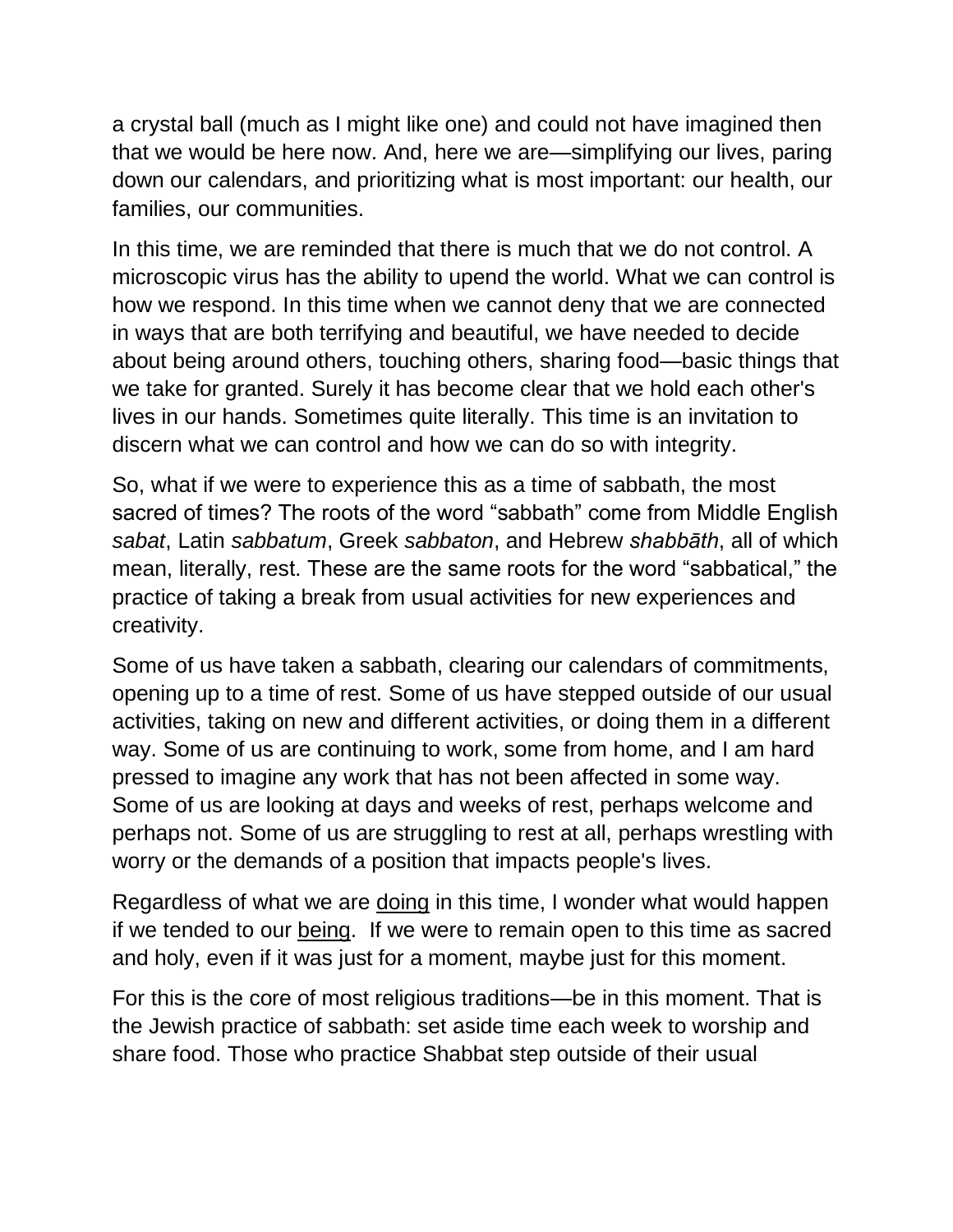schedule to create sacred space and celebrate connection—to themselves, to each other, to God.

The mindfulness practice of Buddhism teaches us to relax our bodies and focus our minds on what is now; to be present to what is right in front of us; to notice and experience what is real.

One of the five pillars of Islam is *salat,* the duty to pray. Those of us who practice in this way will stop what we are doing to pray five times each day; facing the Holy Mosque in Mecca, praying in Arabic, and moving in a ritual way.In those moments, Muslims are present to that moment, connected to Allah, seeking guidance, courage and strength.

Those of us who practice Earth-centered traditions stop to notice the turning of the wheel by marking holidays like the Spring Equinox, which we just celebrated a few days ago. These are moments throughout the year to notice the passing of time and experience gratitude for the beauty of our world.

With each practice, we are invited to stop and notice, to take a moment of sabbath, to see the magic and wonder all around us, to appreciate and give thanks for all life, and to connect to the Divine, however we experience it.

Author and spiritual psychologist Jacquelyn Small said, "We are not human beings trying to be spiritual. We are spiritual beings trying to be human."

Especially now, in this time when the world is turned upside down, we are still spiritual beings trying to be human. This is a crisis like most of us have never experienced and may never again. There is uncertainty and worry, misinformation and fear. There is also incredible kindness and generosity and compassion. I have experienced so many of you reach out with your hearts and words and tendrils of compassion. These are the things that will help us weather this for the duration.

I wonder if treating this as a time of sabbath would help us notice that Spring is here-trees are budding, flowers are blooming, there are longer days of sunshine. We might notice our connection to each other, and how we can bolster our interdependent web using the world wide web. We might notice all the ways, big and small, that people are kind and generous and compassionate. We are making changes as individuals, as a society,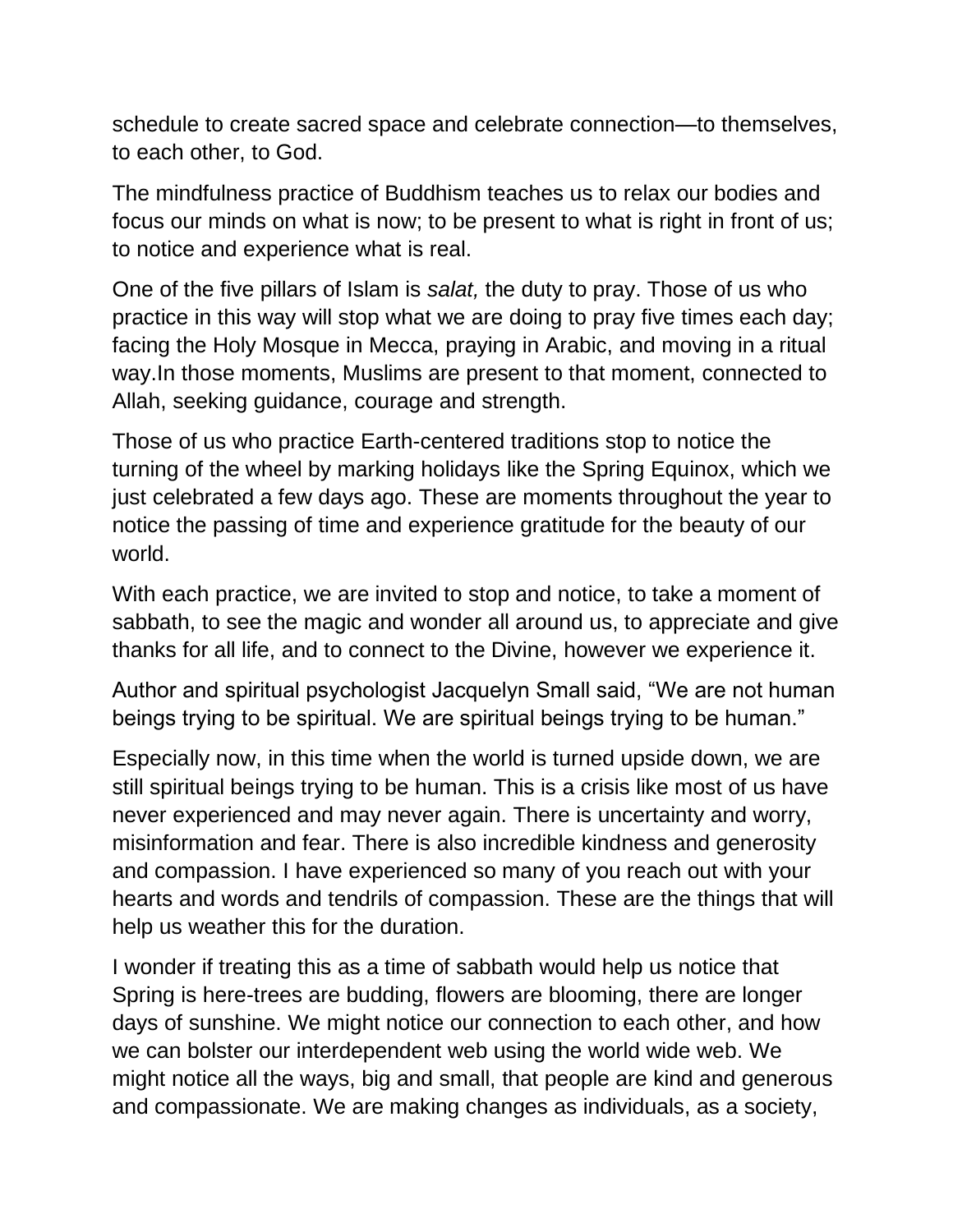and as a world, that acknowledge and support our interdependence and connection. Perhaps making this a time of sabbath could help cement those positive changes permanently.

I am by myself in the sanctuary this morning, but I am not alone. The spirit of this congregation is in this space. This spiritual community is not the building. It is the people. You. Us. And, we have been invited in this time to extend our community well beyond our walls.

Our Unitarian Universalist faith tradition has a loving and life-giving message to offer, a message so important now and always. We say that there is a piece of divinity in each of us and that everyone is worthy of dignity and respect. We come together in covenant, the mutual promises that we make to each other and that we repair when we break. We affirm that we are always connected. We are never alone, even when we forget; especially when we forget! Ours is a message grounded in love.

As we move through this time and into the future, I know that we will continue to reach out our hearts and words and tendrils of compassion virtually to all who wish to join us on this journey.

For now, I invite you to consider what would make these days sacred and holy for you? How will you find moments of sabbath? What will help you stay right side up when the world is upside down?

In the days ahead, may we experience moments of rest. May we experience moments of connection. May we experience moments filled with spirit and peace. Amen and Blessed Be.

## **Time of Silence and Reflection**

I invite you now into a moment of sabbath. I will offer a spoken meditation, then we'll hold silence together.

Settle in, wherever you are. Rest.

Relax your body; your neck and shoulders; your arms and hands; your legs and feet.

Feel the grounding of Mother Earth beneath you.

Notice your breath.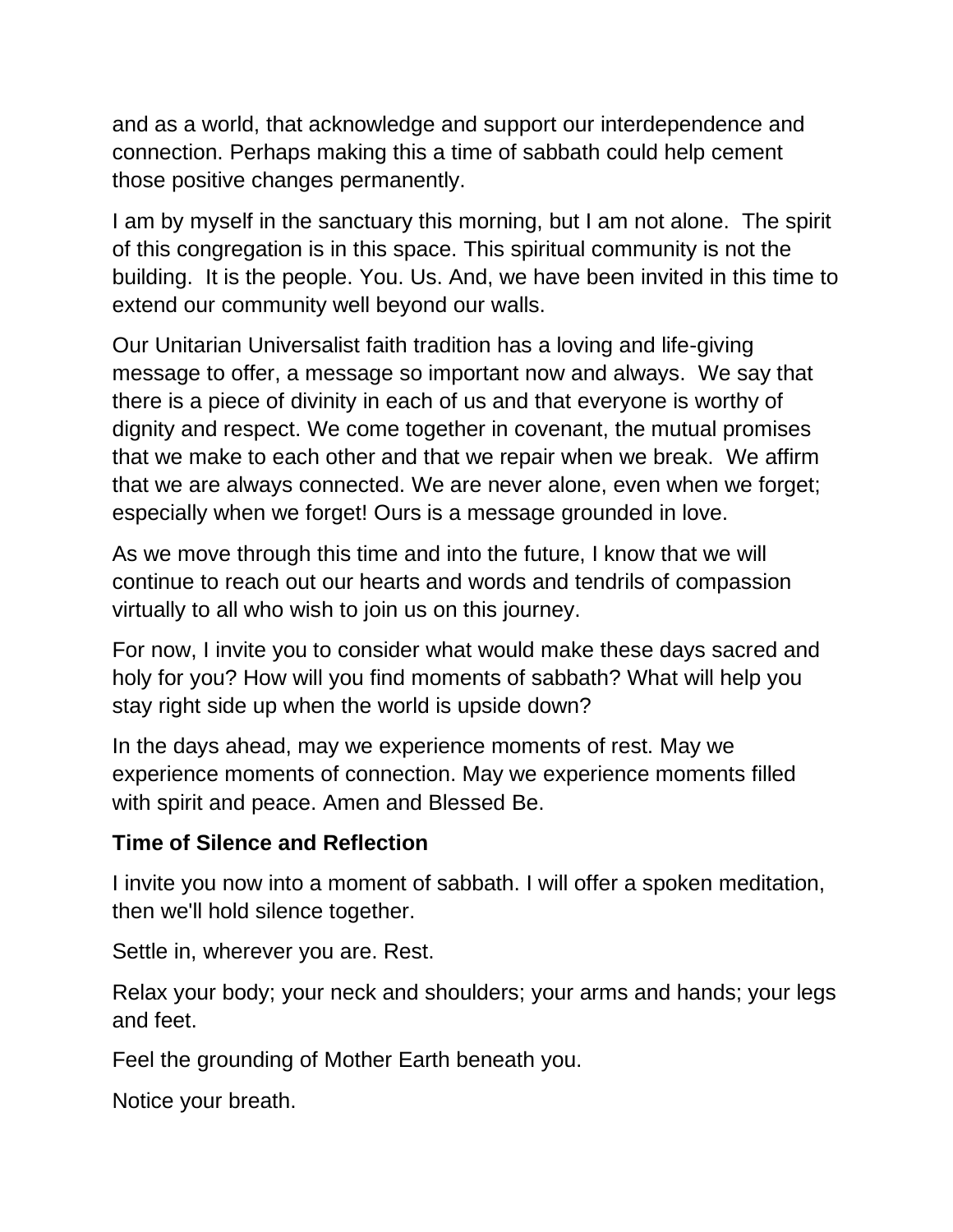Feel your heartbeat.

Notice the thoughts that cross your mind and let them go.

Soften your focus or close your eyes if you are comfortable.

These words are adapted from "The Pulse of Life" by Jennifer Johnson:

These are anxious days. Hair-pulling, hand-wringing days. We are bombarded from all sides with new and unprecedented developments. Grave threats to our national values and institutions on one hand, and countless calls to action on the other... and then the flood of critique and analysis. These are indeed uncertain times.

And yet, there are some things we do know for certain. We know that our blue boat home continues to rotate on its axis, continues its familiar sojourn around the sun. The sun sets and rises, and if we remember to pause, we may lose ourselves, but for a moment, in the glorious play of light and color on the horizon.

Beneath the crust of warming earth, the crocuses and the daffodils are stirring and bursting forth. The energy of life and living is pulsing in them and in the blades of grass and the maple buds. And it's pulsing in us, too.

The pulse of life calls us to nourish our bodies with good food and movement, to nourish our spirits with art and song, friendship and tenderness, and quiet.

When we heed the pulse of life, we know what we need to do:

To rise in the morning and rest into darkness.

To put our hands, hearts, and minds to work.

To meet those in our midst with compassion.

To join with the vulnerable and speak truth to power.

To play with our youngest and hear the wisdom of our elders.

To heal the sick and wounded.

To grieve the dying and remember the dead.